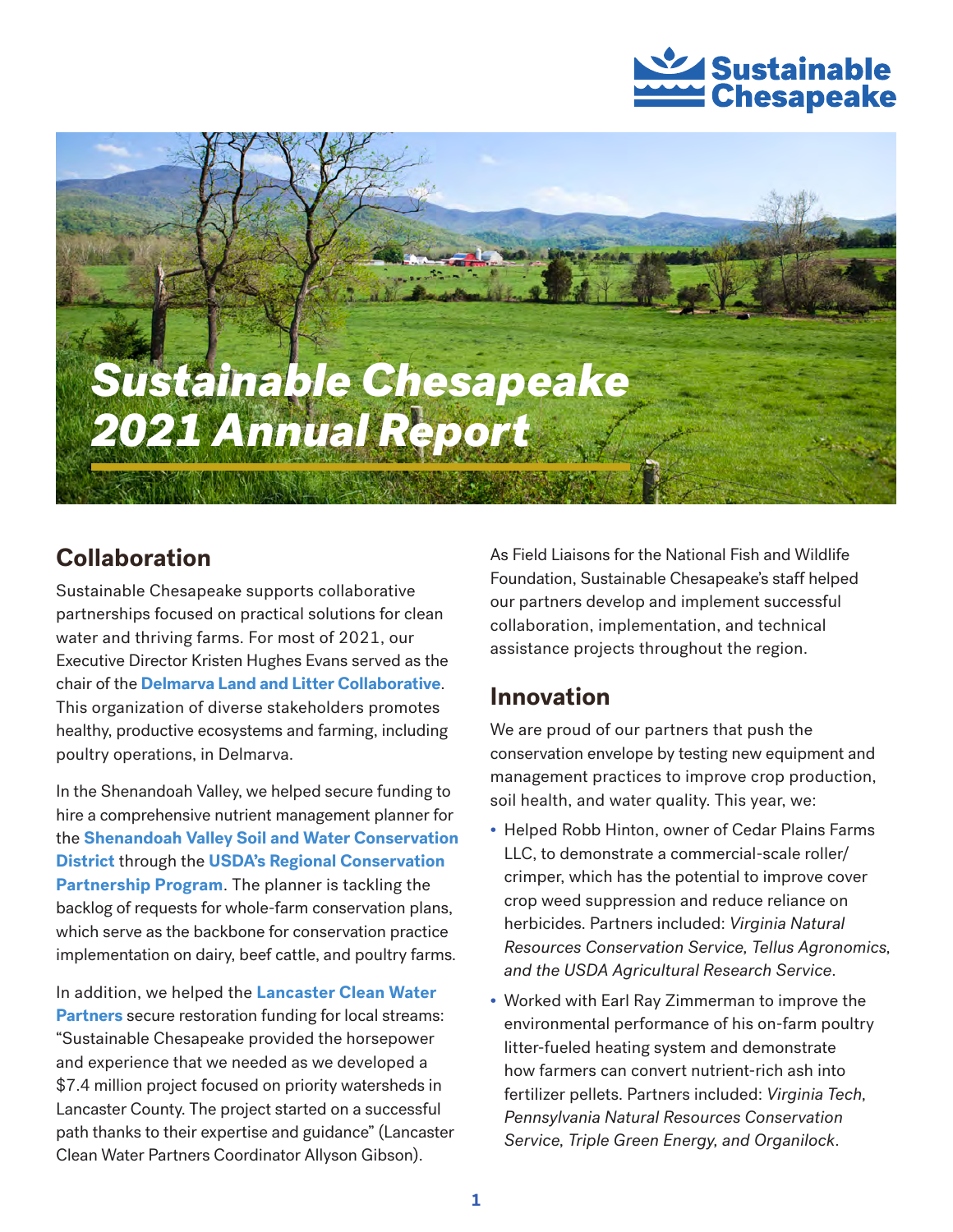

**Mr. Earl Ray Zimmerman and Clara Ervin making granulated fertilizer from poultry litter ash**

**•** Partnered with Mike Phillips and Valley View Farms to demonstrate the agronomic benefits of a prototype poultry-litter injector for stockpiled fescue. Partners included: *Virginia Tech, Virginia Cooperative Extension, and the Virginia Natural Resources Service*.

### **Implementation**

We are helping farmers improve manure management through the expanded adoption of low-disturbance manure injection technologies that are compatible with no-till production systems. In addition, we are helping farmers to finance conservation on farms throughout the region. In 2021 alone, our projects have:

**•** Funded soil health and precision nutrient management practices for 51 farmers on Delmarva and 11 farmers in Virginia covering 48,415 acres.



**Agri-Applicators, Inc. are injecting 15,000-20,000 acres per year in South Central Pennsylvania with a drag hose system**

- **•** Expanded the number of manure applicators offering manure injection service in Pennsylvania, Maryland, and Virginia.
- **•** Secured funding for Kilby Farm LLC to demonstrate an advanced solid-liquid separation system with has the potential to improve manure distribution on dairy farms.
- **•** Funded the implementation of comprehensive nutrient management plans on 15 small dairy farms in Maryland and Virginia.



**Horse drawn manure injection developed by ELM Manufacturing for use on Amish Farms**

# **On the Horizon**

The staff and board of Sustainable Chesapeake are excited to announce three new projects that we believe have the potential to be game-changers for Chesapeake Bay farmers and water quality:

- **•** The **Virginia Innovation Roundtable** is a network of farmers thinking outside the box about conservation. This effort will provide guidance on how to best accelerate the adoption of high-impact conservation practices. Partners include *Virginia Tech*, the *Virginia Natural Resources Conservation Service*, *Virginia Soil Health Coalition*, and *Tellus Agronomics*.
- **•** We partnered with **John Shepherd and Shepherd Grain Farms** to demonstrate and evaluate the performance of a controlled-traffic farming system with chaff lining and tramlining. This technique reduces vehicle traffic in a field, thereby improving soil quality, moisture retention—and we hope yields as well. Partners include *Virginia Tech*, the *Virginia Natural Resources Conservation Service*, and *Tellus Agronomics*.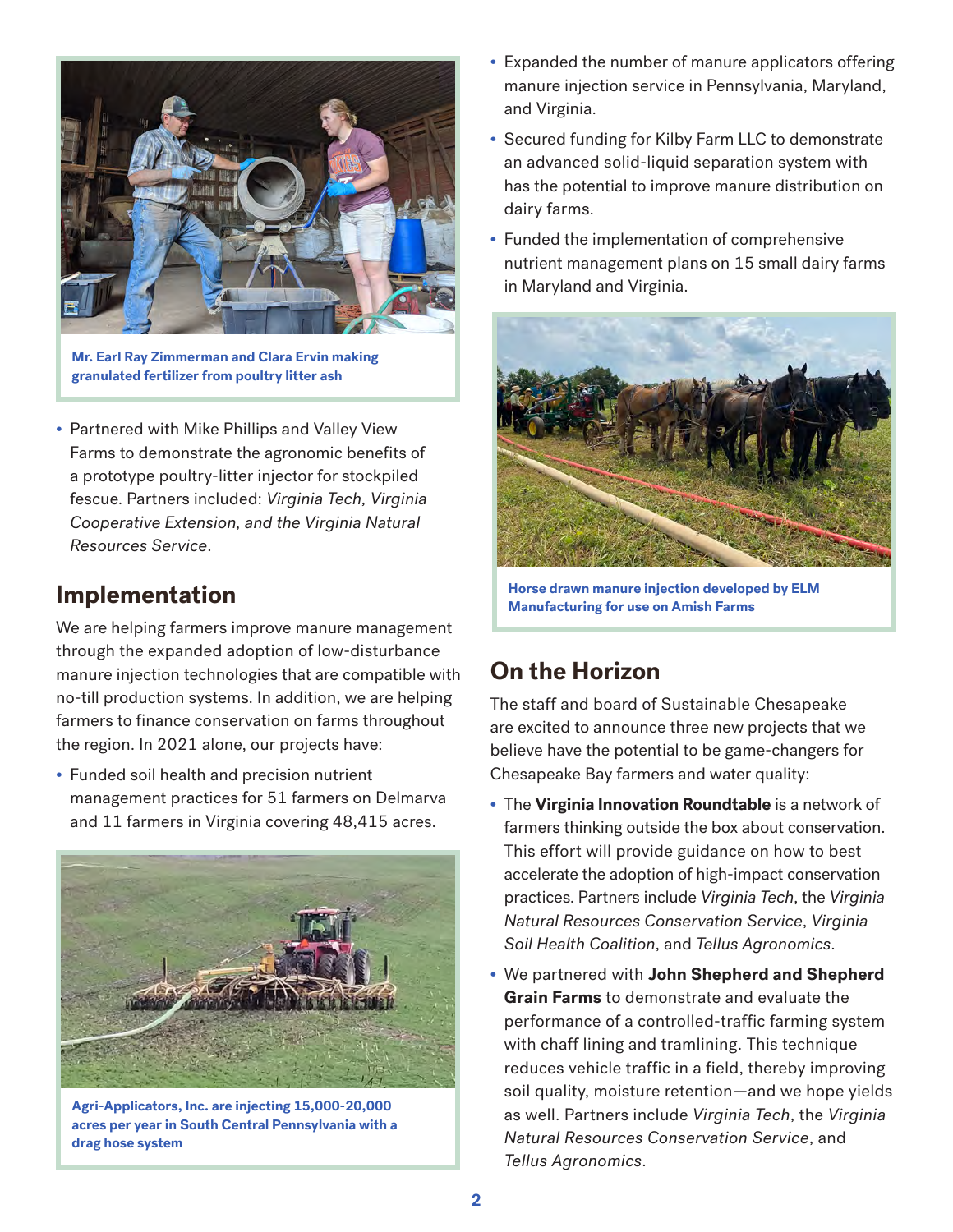**•** We will be supporting up to **12 farmers on the Maryland Eastern Shore** in demonstrating how—in addition to providing water quality benefits—covercrop planning can address field-specific agronomic needs. Partners include the *University of Maryland Extension*, *Future Harvest*, and the *Maryland Department of Agriculture*.

# **Organizational News**

Two founding board members—Robin Jones (former board chair) and Stephen Versen (former treasurer) have reached their term limits and are "retiring" from Sustainable Chesapeake's board. Fortunately, they have both agreed to continue as Emeritus Board members. We are grateful for their leadership and guidance over the years.

Robert (Bob) Frazee joined the board this past summer. He is a seasoned chief executive with specialized experience in strategy, enterprise risk management, talent management, and succession planning. His career spans 40 years, with a broad base of experience in banking, finance, and agriculture in not only the eastern United States but also the Caribbean. He successfully led the consolidation of five Farm Credit associations in 2000 and the merger of Valley Farm Credit into MidAtlantic Farm Credit in 2008. He is a founding member of the Delmarva Land and Litter Collaborative and currently serves as the Chair of the Council for Agriculture Research, Education, and Teaching.

And last but not least, Sustainable Chesapeake will turn ten years old on May 15, 2022! We are grateful to all of our partners and funders for their support this past year and over the last decade.

If you want more information about our projects, please visit our website at **[www.susches.org](http://www.susches.org)**.

# **Thank You to Our Funders**

National Fish and Wildlife Foundation, Keith Campbell Foundation, USDA Conservation Innovation Grant Program, USDA Regional Conservation Partnership Program, Virginia Environmental Endowment, Maryland Animal Waste Technology Fund, Virginia Friend of the Bay License Plate Program, and the Sustainable Chesapeake Board of Directors.

We are also grateful for the support of our state agency partners, including the Delaware Department of Agriculture, the Maryland Department of Agriculture, and the Virginia Department of Conservation and Recreation. These agencies offered critical matching funds that helped us to secure additional technical and financial assistance resources for Chesapeake Bay farmers.

## **A Message from the Executive Director**



As Sustainable Chesapeake approaches our ten-year anniversary, I want to express sincere gratitude to our Board of Directors and funders for believing in our vision of thriving

farms, vibrant communities, and clean water.

With leadership from innovative farmers and partners, we are making incredible progress towards sustainability. What we are doing is working—and our farm partners are realizing even more benefits than we anticipated, including improved management and profit, increased resilience to extreme weather, and better relations with community members.

With fertilizer prices at record highs, farmers are increasingly turning to the practices we have been promoting. Manure injection, precision nutrient management, and cover crops that maintain productivity and reduce input costs are tools that farmers can use. In the long-term, these practices will position farmers to play a leadership role in sequestering soil carbon, which is a priority for reducing greenhouse gas emissions.

As we look forward to the next ten years, I again come back to gratitude. Thanks to our funders and Board members, Sustainable Chesapeake and our partners are well-positioned to accelerate progress towards improving water quality and farm sustainability.